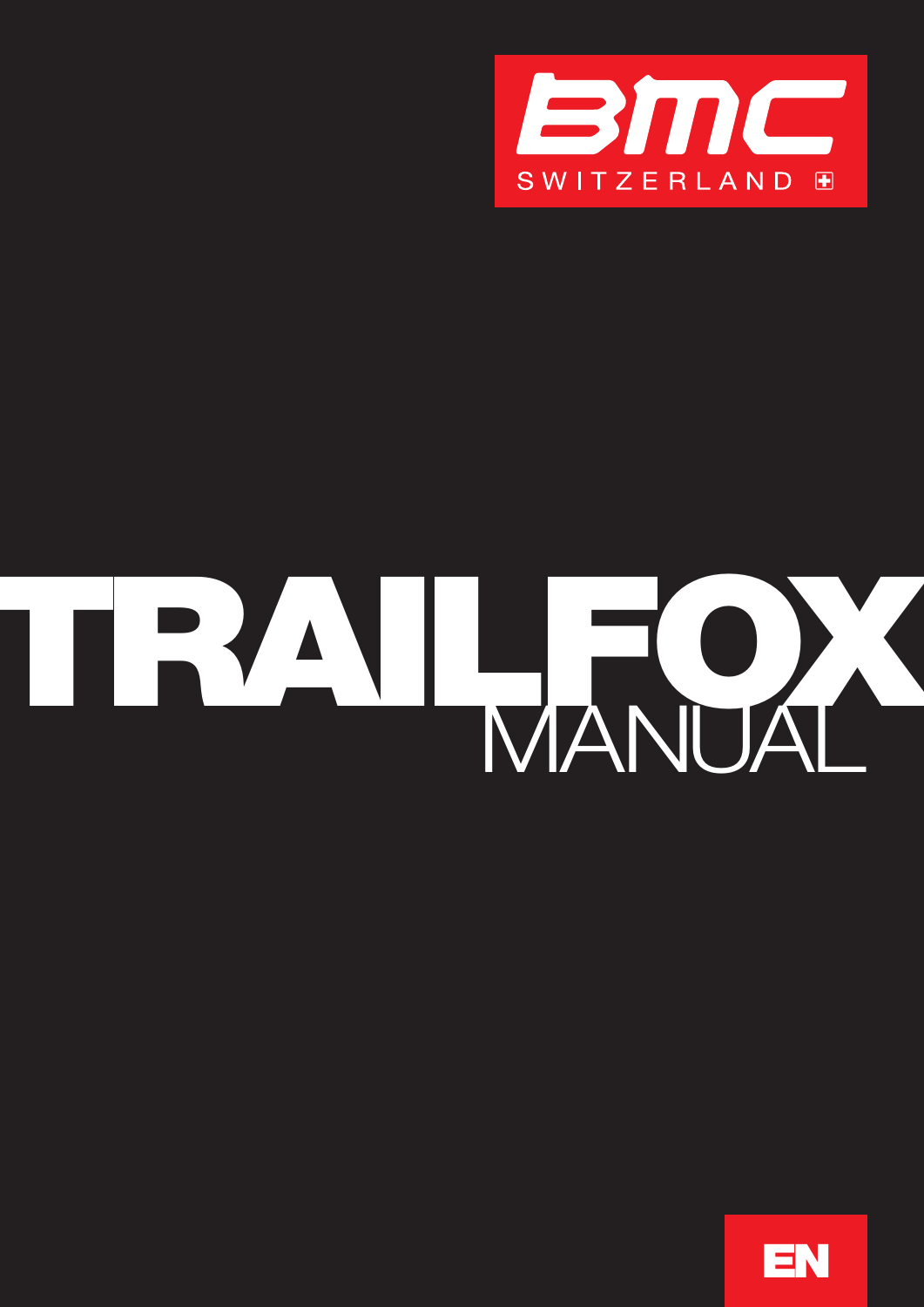

BMC Switzerland AG Sportstrasse 49 CH-2540 Grenchen

Phone +41 32 654 14 54 Fax +41 32 654 14 55 info@bmc-switzerland.com www.bmc-switzerland.com

### Parts compatibility

For optimal function, please respect the following rules when choosing parts:

- The bike is designed to be used with double or single chainrings, not triple.
- When using double chainrings, a front derailleur designed for triple chainrings must be used.
- Maximal size for XX1 chainring is 32 teeth.
- Maximal fork travel is 160 mm. Only single crown forks are allowed.
- Max tire size depends on tire manufacturer. The following tires were tested and are confirmed to be compatible (on a 20 mm internal width rim):
	- Continental X-King 2.4, Mountain King 2.4 und Trail King 2.4
	- Maxxis Minion DHF 2.5, Highroller II 2.3, Ardent 2.4
	- Schwalbe Hansdampf 2.35
	- Michelin Wild Rock'R2 2.35
- In case of using a shock with piggy back not every bottle cage is compatible. Please check clearance.
- The following cranks are confirmed to be compatible:
	- Shimano SLX FC-M675
	- Shimano XT FC-M785
	- Shimano XTR FC-M980 38/26
	- Sram XX1 168 Q-factor
- According to our information, the Trailfox frames are compatible to most available shocks on the market. Shock length must be 200 mm with 57 mm stroke. Confirmed is the compatibility with following shocks:
	- Fox Float
	- Fox Float X
	- Cane Creek Double Barrel Air
- While most single ring chainguides are compatible, only a few double chainring chainguides fit without modifications. The following are tested and compatible:
	- Blackspire Twinty 2X
	- E13 Heim 2RS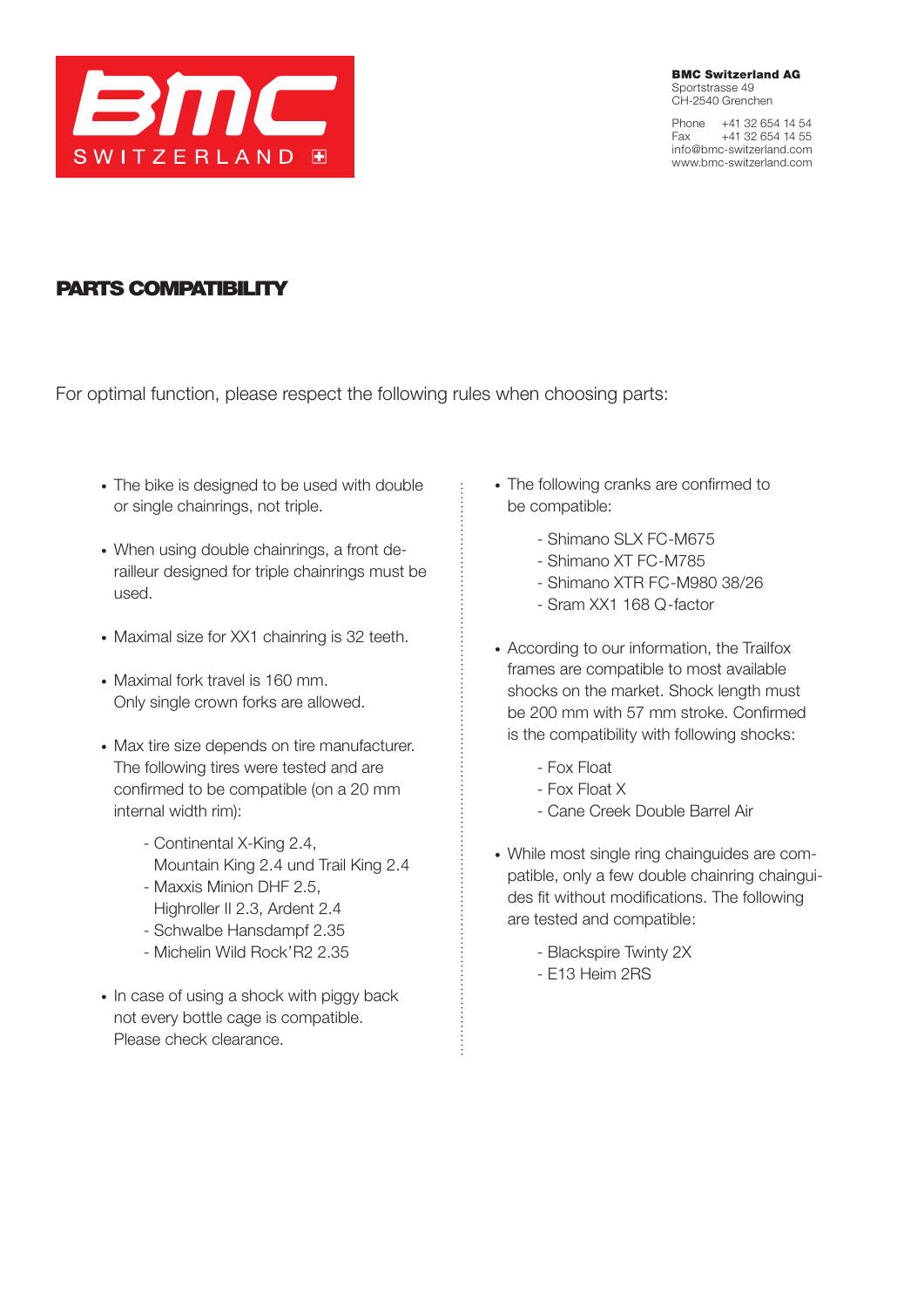

BMC Switzerland AG Sportstrasse 49 CH-2540 Grenchen

Phone +41 32 654 14 54 Fax +41 32 654 14 55 info@bmc-switzerland.com www.bmc-switzerland.com

# Cable Routing / Replacing Cable Housing

Remove the cable clamps at head tube and down tube. 1





3

2 When replacing cable housings we recom-<br>mend leaving the cables in place so they c mend leaving the cables in place so they can guide the new housing.



Pull the cable housing out of the frame towards the bottom bracket.

Your bike comes fitted with foam tubes around the cable housing to avoid rattling. Remove those foam tubes through the opening under the down tube.  $\blacktriangle$ 



5

Slide the foam tube over the new cable housing.



Insert the cable that you left inside the frame into the housing to guide it.